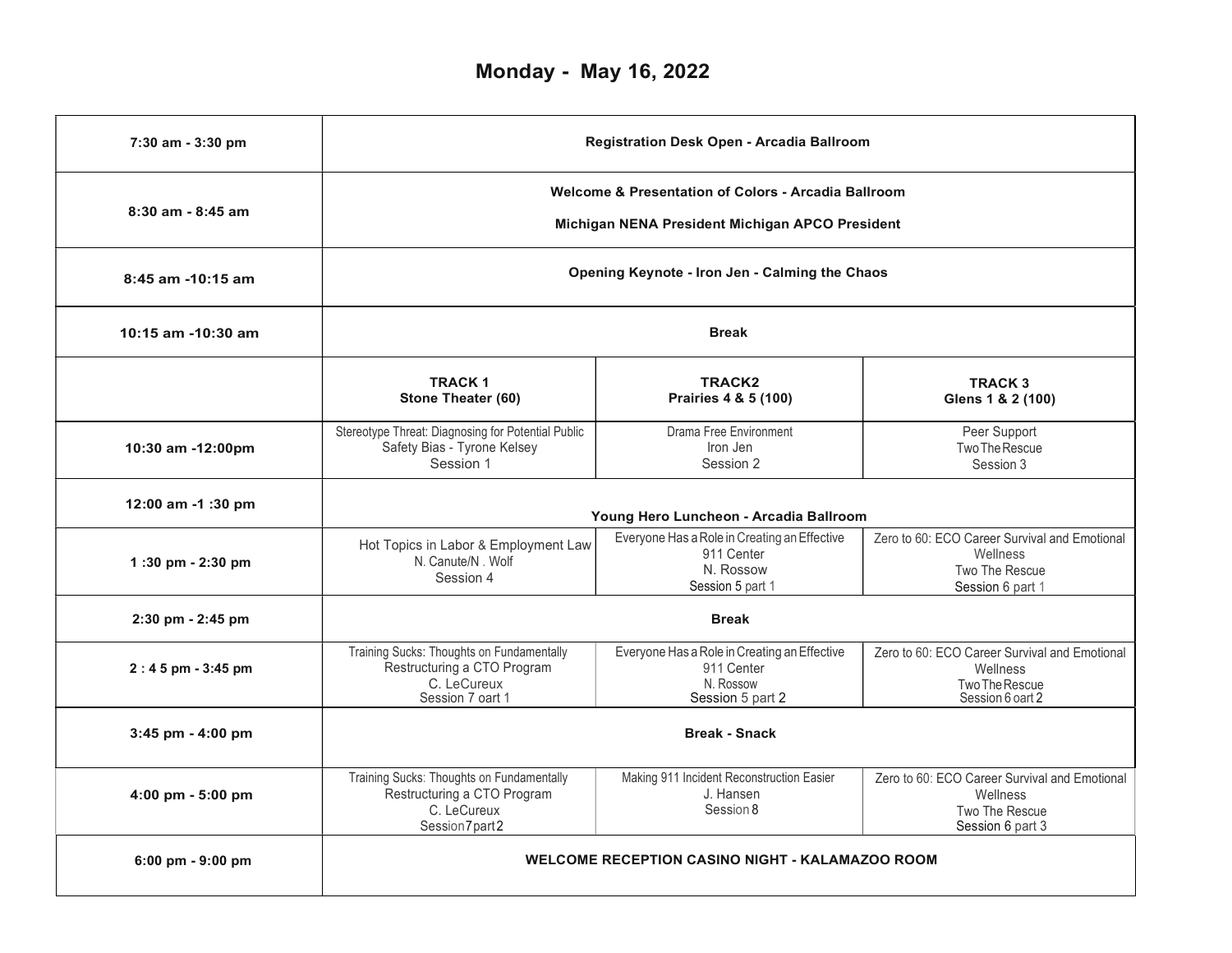## Tuesday - May 17, 2022

| 7:30 am - 3:30 pm  | Registration Desk Open - Arcadia Ballroom<br>Opening Keynote - Joe Serio- Arcadia Ballroom                                                          |                                                                                              |                                                                        |  |  |
|--------------------|-----------------------------------------------------------------------------------------------------------------------------------------------------|----------------------------------------------------------------------------------------------|------------------------------------------------------------------------|--|--|
| 8:00 am - 9:30 am  |                                                                                                                                                     |                                                                                              |                                                                        |  |  |
| 9:30 am - 9:45 am  | <b>BREAK</b>                                                                                                                                        |                                                                                              |                                                                        |  |  |
|                    | TRACK 1 - Stone Theater (60)                                                                                                                        | <b>TRACK 2 - Prairies 4 &amp; 5 (100)</b>                                                    | <b>TRACK 3 - Glens 1 &amp; 2 (100)</b>                                 |  |  |
| 9:45 am -10:45am   | LEIN Audit Tips and Common Findings<br>T.Carlsen<br>Session 9                                                                                       | Textty Tips for Telecommunicators<br>P. Fuller & J. Seling<br>Session 10                     | 7 Tips for a Successful Career in 911<br>C. Herron<br>Session11 Part 1 |  |  |
| 10:00 am -12:00pm  | 911 Training Subcommittee (NTS) Meeting - Meadows                                                                                                   |                                                                                              |                                                                        |  |  |
| 10:45 am -11:00 am | <b>Break</b>                                                                                                                                        |                                                                                              |                                                                        |  |  |
| 11:00 am-12:00 pm  | Leadership Transitions: Developing a Strategic<br>Plan for New Leaders<br>C. LeCureux<br>Session 12                                                 | The Use of A. I. in Emergency Dispatch<br>C. Bradford<br>Session 13                          | 7 Tips for a Successful Career in 911<br>C. Herron<br>Session11 Part 2 |  |  |
| 12:00 pm -1 :00 pm | Lunch - Arcadia Ballroom                                                                                                                            |                                                                                              |                                                                        |  |  |
| 1:00 pm - 3:00 pm  | 911 Certification Subcommittee Meeting - Meadows                                                                                                    |                                                                                              |                                                                        |  |  |
| 1:00 pm - 2:00 pm  | OnStar Emergency Services Beyond the Vehicle<br>S. Leveque<br>Session 14                                                                            | Practical Strategies & Tactics to<br>Overcome Hiring Challenges<br>J. Robinson<br>Session 15 | Detox Your GIS Data<br>S. Gross<br>Session 16                          |  |  |
| 2:00 pm -2:15 pm   | <b>BREAK</b>                                                                                                                                        |                                                                                              |                                                                        |  |  |
| 2:15 pm - 3:15 pm  | <b>Cybersecurity Threats to Public</b><br>Safety<br>P. Hill<br>Session 17                                                                           | No Longer a Voice Call 2.0: Digital<br>Transformation of the PSAP<br>V. Beals<br>Session 18  | Implicit Bias? Not Me!<br>T. Chaffin<br>Session 19 Part 1              |  |  |
| 3:15 pm - 3:30 pm  | <b>BREAK</b>                                                                                                                                        |                                                                                              |                                                                        |  |  |
| 3:30 pm - 4:30 pm  | Before the Phone Rings: Data-First Requests for Community Outreach Strategies for Individuals<br>Service<br>J. Berthelote & A. Marion<br>Session 20 | with Specific Needs<br>S. Vargas-Gregory<br>Session 21                                       | Implicit Bias? Not Me!<br>T. Chaffin<br>Session 19 Part 2              |  |  |
| 4:30 pm - 7:30 pm  | <b>VENDOR SHOW - KALAMZOO ROOM</b>                                                                                                                  |                                                                                              |                                                                        |  |  |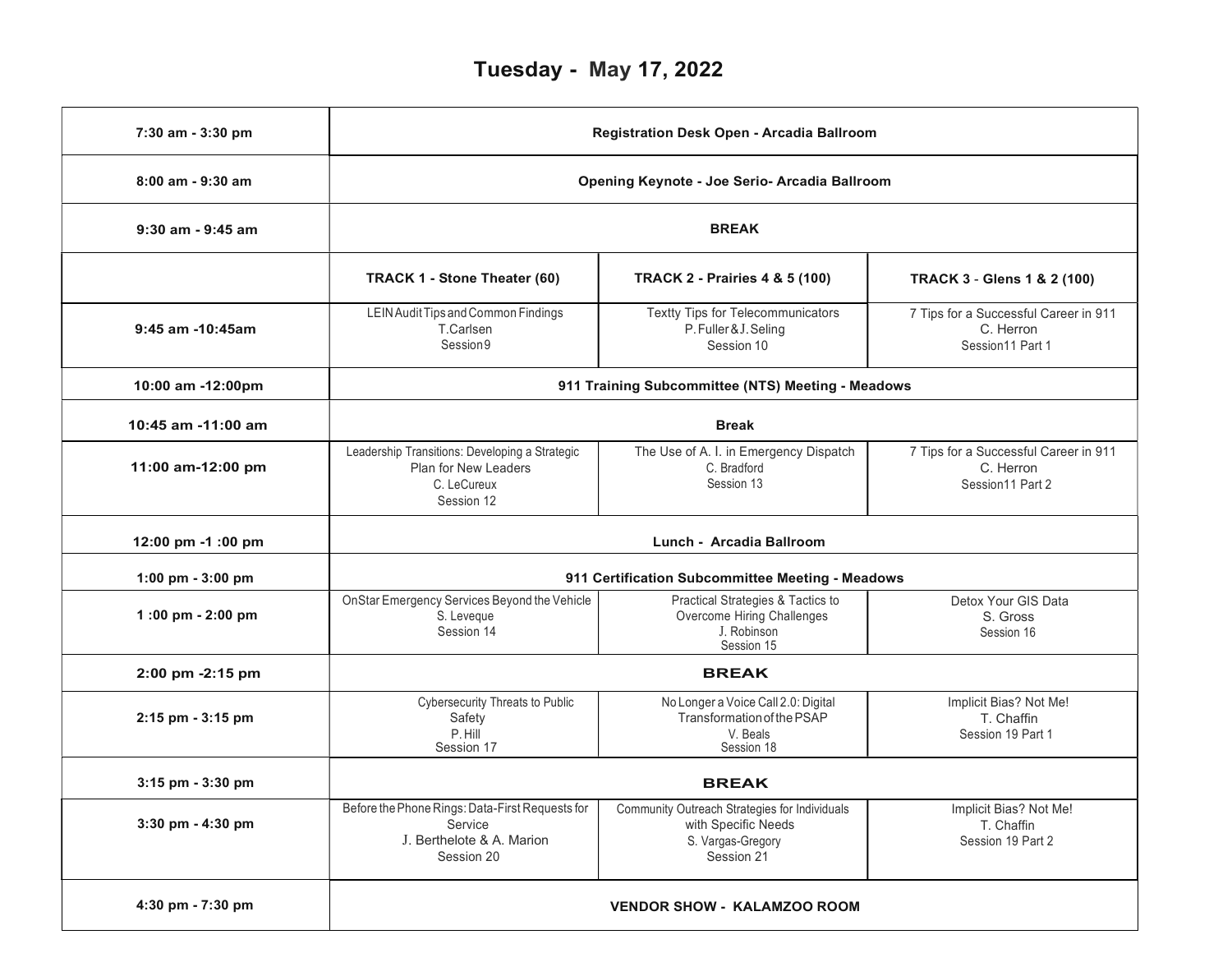## Wednesday- May 18, 2022

| 7:30 am - 3:30 pm  | Registration Desk Open - Arcadia Ballroom                                                                       |                                                              |                                                                                                                                |  |
|--------------------|-----------------------------------------------------------------------------------------------------------------|--------------------------------------------------------------|--------------------------------------------------------------------------------------------------------------------------------|--|
| 8:00 am - 9:00 am  | Opening Keynote - Chief Richard Picciotto - Arcadia Ballroom                                                    |                                                              |                                                                                                                                |  |
| 9:00 am -10:00 am  | National APCO and National NENA Representatives                                                                 |                                                              |                                                                                                                                |  |
| 10:00 am -10:15 am | <b>Break</b>                                                                                                    |                                                              |                                                                                                                                |  |
|                    | <b>TRACK1</b><br><b>Stone Theater</b>                                                                           | <b>TRACK2</b><br>Prairies 4 $\&$ 5                           | <b>TRACK3</b><br>Glens 1 $&$ 2                                                                                                 |  |
| 10:15 am-11:15 am  | 911 For Everyone<br>S. Sturgis<br>Session 22                                                                    | Public Alerting and 911<br>M. Armitage<br>Session 23         | Managed Services vs. Capital Investment: Public<br>SafetyProcurement Considerations<br><b>Pyramid Consulting</b><br>Session 24 |  |
| 11:15 am-1:30 pm   | Vendor Exhibits, Lunch & Vendor Drawings - Kalamazoo Room<br><b>Richard Picciotto Book Signing</b>              |                                                              |                                                                                                                                |  |
| 1:30 pm - 3:30 pm  | Maximizing the Effectiveness of Interactions<br>with the Special Needs Population<br>S. Zoltowski<br>Session 25 | Telecommunicators Brain Health<br>J. Robertson<br>Session 26 | Understaffed, Are you Part of the Problem or the<br>Solution?<br>T. Chaffin<br>Session 27                                      |  |
| 3:30 pm - 3:45 pm  | <b>BREAK-Afternoon Snack</b>                                                                                    |                                                              |                                                                                                                                |  |
| 3:45 pm - 4:45 pm  | MI APCO/NENA Membership Meeting - Arcadia Ballroom                                                              |                                                              |                                                                                                                                |  |
|                    | <b>No Evening Events</b>                                                                                        |                                                              |                                                                                                                                |  |